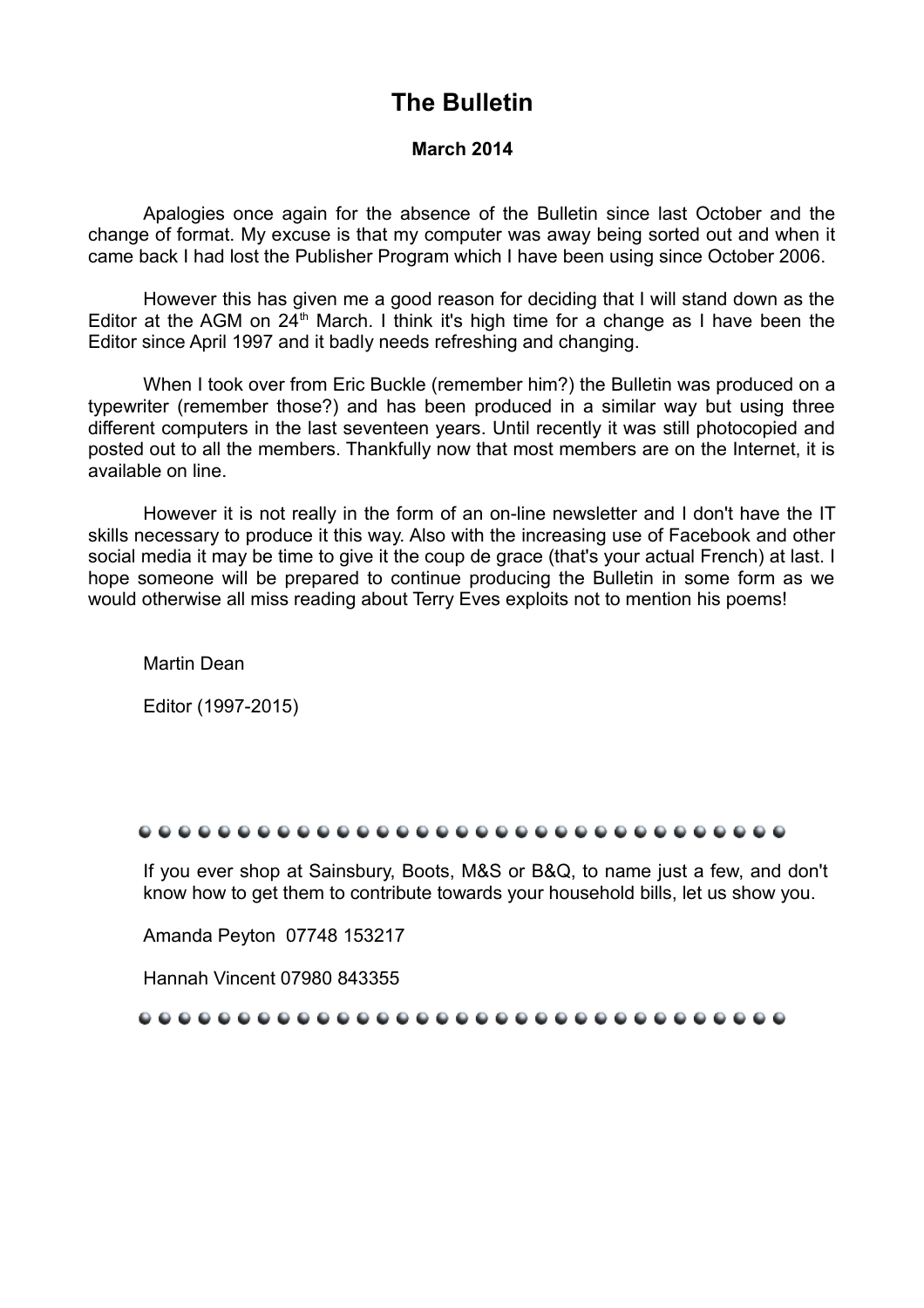### **HANDY CROSS RUNNERS**

### **2015 ANNUAL GENERAL MEETING**

### **TUESDAY 24th MARCH 2015**

### **8.30 p.m. at the Judo Centre**

Dear Member,

As you can see, from the above, the Club AGM will be held on Tuesday 24th March and the Agenda for the meeting is set out below.

Please note that, in accordance with Rule 12 of the Club Rules, no item of "Any Other Business" will be taken unless notice of it has been given to me in writing at least 14 days prior to the meeting.

I hope to see as many of you as possible on the 24th.

Yours sincerely

Chris Gentry,

Club Secretary.

### **AGENDA**

- 1. Apologies for absence.
- 2. Matters arising from the minutes of the 2014 AGM (minutes attached).
- 3. Chairman's Report.
- 4. Treasurer's Report.
- 5. Report of Club Coach.
- 6. Social Secretary's Report.
- 7. Committee Elections (see attached)
- 8. Any other business (only items of which notice has been given to the Club Secretary will be discussed under this heading).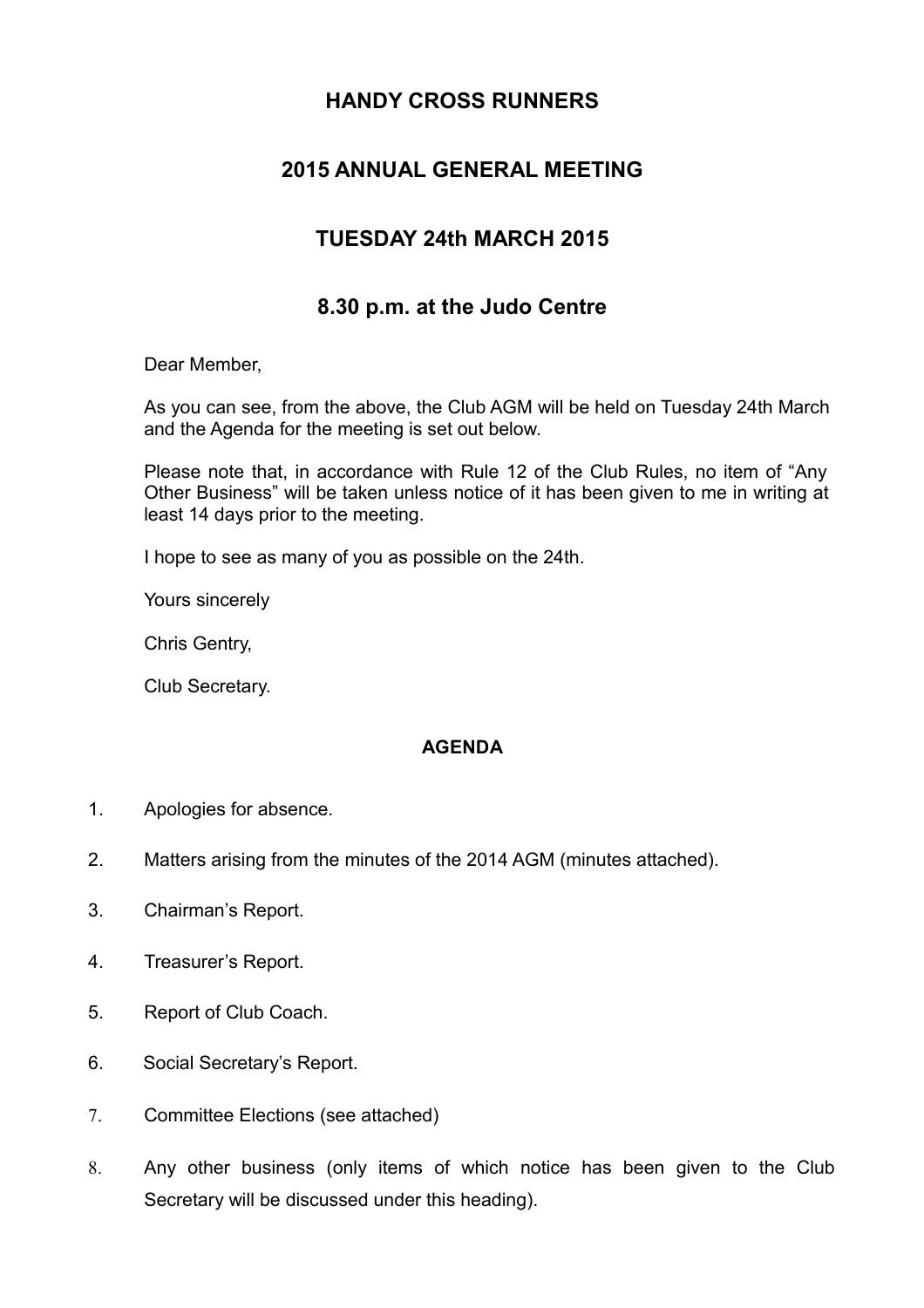# **Agenda Item 7**

#### **Committee Elections**

The current Club Committee is:-

| Chairman                    | Peter Edington        |
|-----------------------------|-----------------------|
| Secretary                   | <b>Chris Gentry</b>   |
| <b>Treasurer</b>            | Sally White           |
| <b>Membership Secretary</b> | <b>Chris Gentry</b>   |
| <b>Social Secretary</b>     | <b>Lucy Couturier</b> |
| <b>Club Coach</b>           | Mike Hickman          |
| <b>Bulletin Editor</b>      | <b>Martin Dean</b>    |
| <b>Kit Officer</b>          | Linda Weedon          |
|                             |                       |

Charlotte Ing and Paul Dineen have also served on the Committee

This year both Mike Hickman and Martin Dean have said that they will be standing down and therefore we will be looking for a new Club Coach and a new Bulletin Editor. If you wish to be considered for one of the posts then please arrange for another club member to propose you at the meeting.

### **HANDY CROSS RUNNERS**

Minutes of the Annual General Meeting of Handy Cross Runners held on Tuesday 18th March 2014 at the Judo Centre attended by:-

Peter Edington, Ellen Fulcher, Sally White, Mike Hickman, Chris Gentry, Duncan Kennerson, James Cunnane, Terry Eves, Helen Moseley, Mike Blowing, Lucy Couturier, Paul Dineen, Linda Weedon, Peter Astles, Margaret Moody, Keith Round, Des Mannion, Jacqueline Ing, Charlotte Ing, Vernon Martin, Steve Roberts, Howard Taylor, Martin Dean, Nick Martin, Mike Hollis, Chris Lansdown, Frank Fulcher, Liz Davey, Darren Thorley, Michelle Booth, Joanne Knights, Jessica Barrell, Phil Hutchby, Dan Charleston, Darren Wakefield, Paul Joel, Michael Clare, Stephen Knock, Colin Meads and Vikki Portwin.

### **1. Apologies for absence**

There were apologies for absence from Brian Sinclair, Imelda Robinson, David Riddington, Dave Nash, Nigel Cairns, Elaine Brewster, Martin Brewster, Russell Dean, Mike Handley, Debbie Ridout, Rachael Cullen-Heighway, Gareth Morris and Amanda Peyton.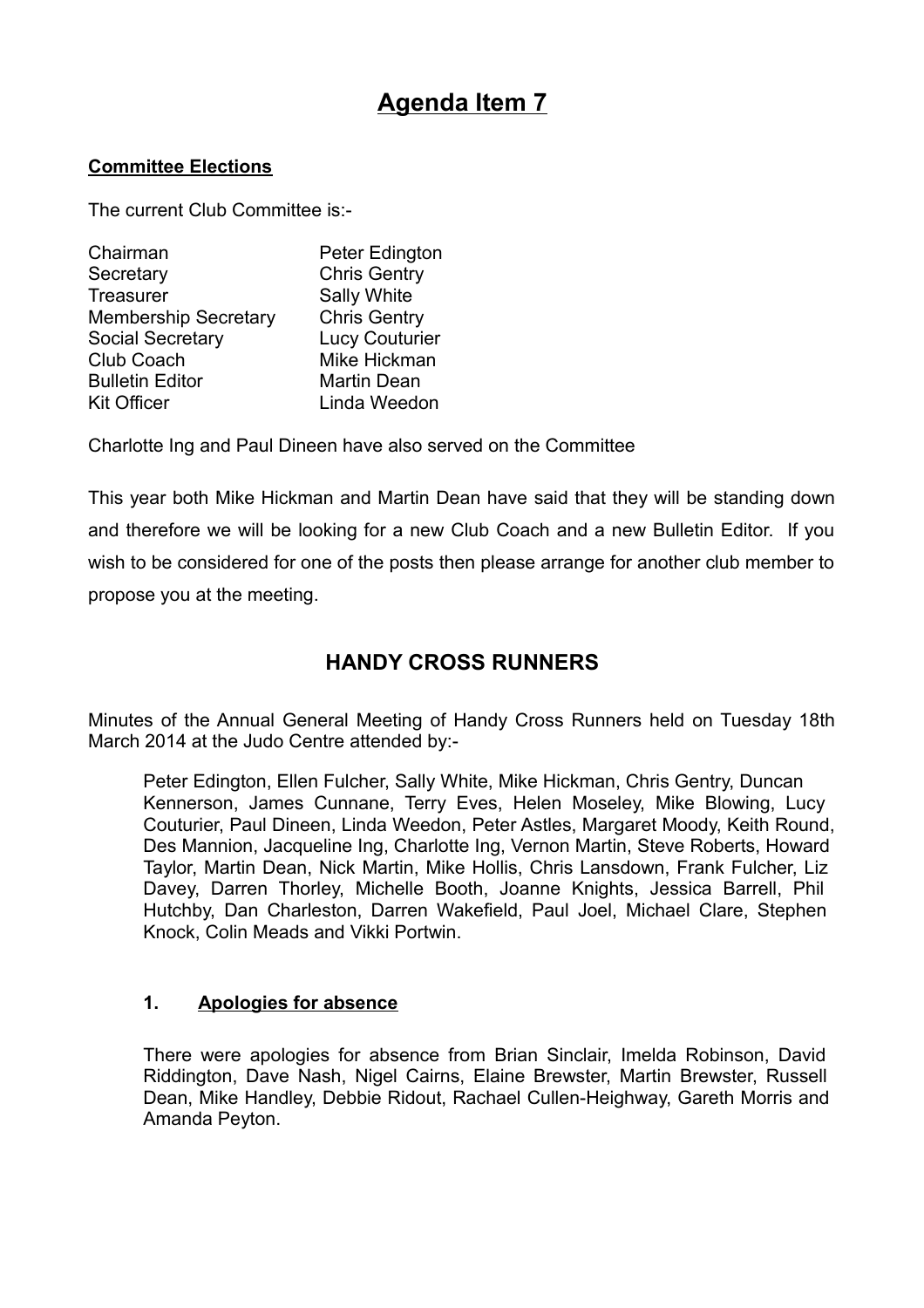### **2. Matters arising from the minutes of the 2013 AGM**

There were no matters arising from the minutes of the 2013 AGM.

### **3. Chairman's Report**

Peter started by thanking the members of the club committee and the races committee who had given up their time freely to ensure the smooth running of the club and the races and he especially thanked Paul Dineen and Charlotte Ing.

Peter went on to mention that there had been a series of Thursday night runs through the summer from various locations and thanked everyone who had helped to organise these. It was also noted that the club 5k and cross country had gone well.

Peter then reported that the Marlow 5, the Wycombe Half Marathon and the Wycombe 10k had gone well last year and had been well supported by everyone. He mentioned that David Riddington had, this year, stepped down from his role as Course Director for these races and thanked him for all of the work he had put into the role over many years.

Finally Peter mentioned that the club had 175 paid up members and this was a record.

### **4. Treasurer's Report**

Sally presented the accounts and it was noted that the club was in a healthy financial position carrying forward a balance of £2,665.72 to the next financial year. It was also noted that there was in the region of £3,000 to be transferred from the race accounts so the carry forward was nearer £6,000 although the Judo Centre had yet to be paid. The accounts for the Marlow 5 and the Wycombe Half/10k were also noted by the meeting and it was mentioned that these accounts were in the process of being merged.

Following this it was agreed that the club subscriptions for 2014/2015 would remain at £43 for single members and £65 for couples. It was noted that renewal forms will be emailed out to members and that subscriptions can be paid direct to the club bank account if people wanted to do so.

### **5. Report of Club Coach**

Mike had prepared a written report which he read to the meeting. In it he said:-

 with a record number of club members he hoped that it wouldn't be so difficult to get people to marshal the club races in the future;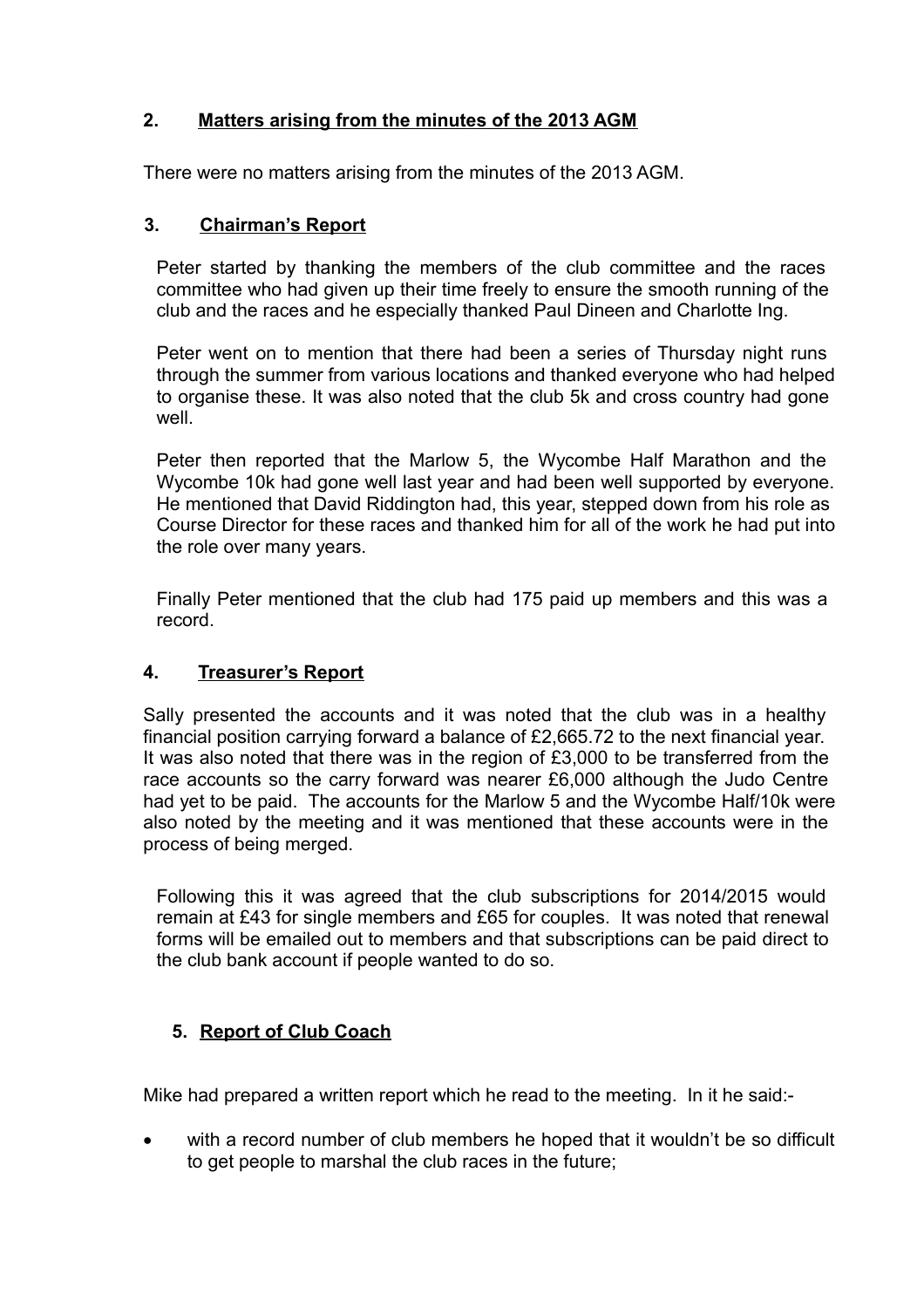- a lot of the new members of the club had joined through taking part in the beginners groups which had been organised since 2010 and he thanked everyone who had helped with these groups;
- he has four people to help with graduates from the beginners group to the improvers group but needs more;
- he thanked Helen Moseley for being his "legs" on a Wednesday evening to lead the beginners group;
- the new club website was a big factor in attracting newcomers to the club and he thanked Trevor Hunter for doing it;
- we still struggled to get enough people to take part in the Saturday and Sunday Cross County leagues. However the club did manage to finish 14th out of 18 in the Chiltern League and 13th out of 15 in the Thames Valley League;
- we had 358 runners for the club cross country in December and 212 runners took part in our 5k event in July; and
- 21 club members had taken part in the Gerry Grosse Trophy in September which was won by Steve Batham and Chris Lansdowne had won the Alex Johnson Memorial Trophy

Finally Mike thanked everyone for being involved in the club.

### **6. Social Secretary's Report**

Lucy reported on all of the social events that had taken place during the year and it was noted that they had all been successful. She also mentioned that there was the possibility of a Hog Roast being organised during the year.

She finished with a plea for club members to come forward with suggestions for social events.

### **7. Committee Elections**

After some discussion it was agreed that the following will be the Club Committee for the forthcoming year:-